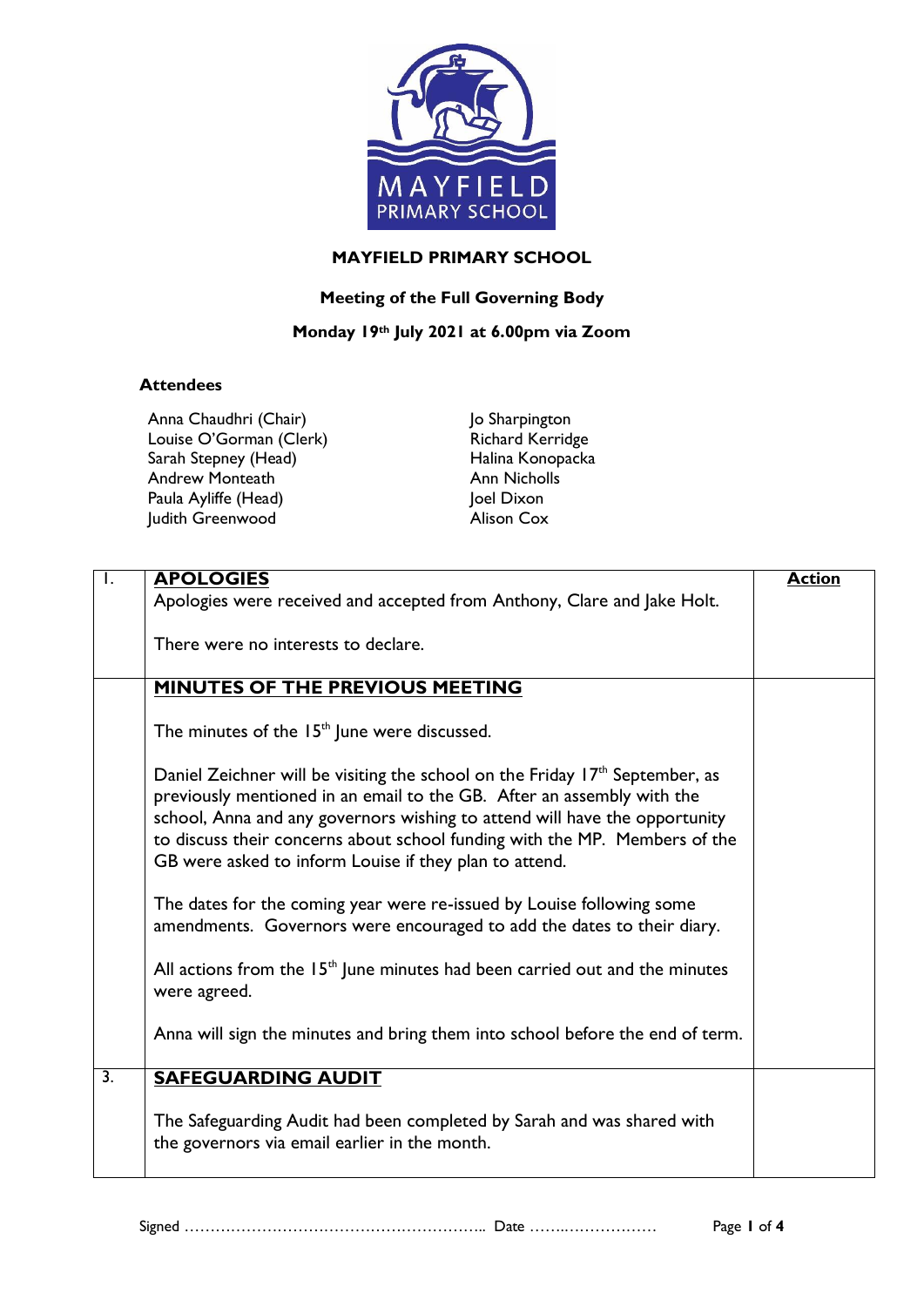|    | One change was made, that each child has a file of their own instead of files<br>being kept as a family group.                                                                                                                                                                                                                                                                                                                     |  |
|----|------------------------------------------------------------------------------------------------------------------------------------------------------------------------------------------------------------------------------------------------------------------------------------------------------------------------------------------------------------------------------------------------------------------------------------|--|
|    | The recording system is currently being converted to an online service,<br>instead of the paper system currently being used. The online platform 'My<br>Concern' has been taken on to log all safeguarding concerns and measures.<br>All current papers will be scanned and filed onto the system, with paper<br>copies being destroyed.                                                                                           |  |
| 4. | <b>SDP (School Development Plan)</b>                                                                                                                                                                                                                                                                                                                                                                                               |  |
|    | The SDP for 2021/22 was shared on screen. The same format as the<br>previous year was used. The Heads shared the SDP on screen.                                                                                                                                                                                                                                                                                                    |  |
|    | Weekly staff meetings will be focused on the aims of the SDP.                                                                                                                                                                                                                                                                                                                                                                      |  |
|    | Aim $I - O$ -Track – ensuring staff are confident using the online assessment<br>and planning tool and identifying areas for development.                                                                                                                                                                                                                                                                                          |  |
|    | Aim 2 – Phonics – How phonics is being taught in schools is currently being<br>updated by the government. A new reading framework was issued late last<br>Friday and the phonics scheme being used at Mayfield will need to be changed<br>by January 2022. There is a scheme very similar to that currently being used,<br>and is hoped this will be adopted. The scheme does not use visual phonics<br>any longer.                |  |
|    | It is our target that 90% of Year 2 will pass the phonics screening check in<br>November 2021.                                                                                                                                                                                                                                                                                                                                     |  |
|    | Aim 3 - GPS (Grammar, punctuation and spelling) - At the last PWL<br>meeting it was noted that the children need to improve on grammar<br>punctuation and spelling. Children do not have the resilience to go back over<br>their work and edit. This may be in part due to the amount of time spent<br>learning at home over the last year. Editing and improving written work will<br>be a focus of attention in the coming year. |  |
|    | <b>Aim 4 – ADVOST</b> – to utilise what has been learnt from the project being<br>undertaken in school.                                                                                                                                                                                                                                                                                                                            |  |
|    | Aim 5 - Subject Leadership - This will be supported by the use of<br>OTrack. Senior Leaders will be able to support and make material and data<br>accessible to colleagues to improve the curriculum as required.                                                                                                                                                                                                                  |  |
|    | <b>Aim <math>6 -</math> Spirals</b> $-$ To re-embed the use of Spirals across the school after<br>the disruption of the last two academic years.                                                                                                                                                                                                                                                                                   |  |
|    | Aim $7$ – Parental Engagement – there are certain parents who do not<br>engage with the school. The school will focus on getting them involved and<br>interacting beneficially with the school.                                                                                                                                                                                                                                    |  |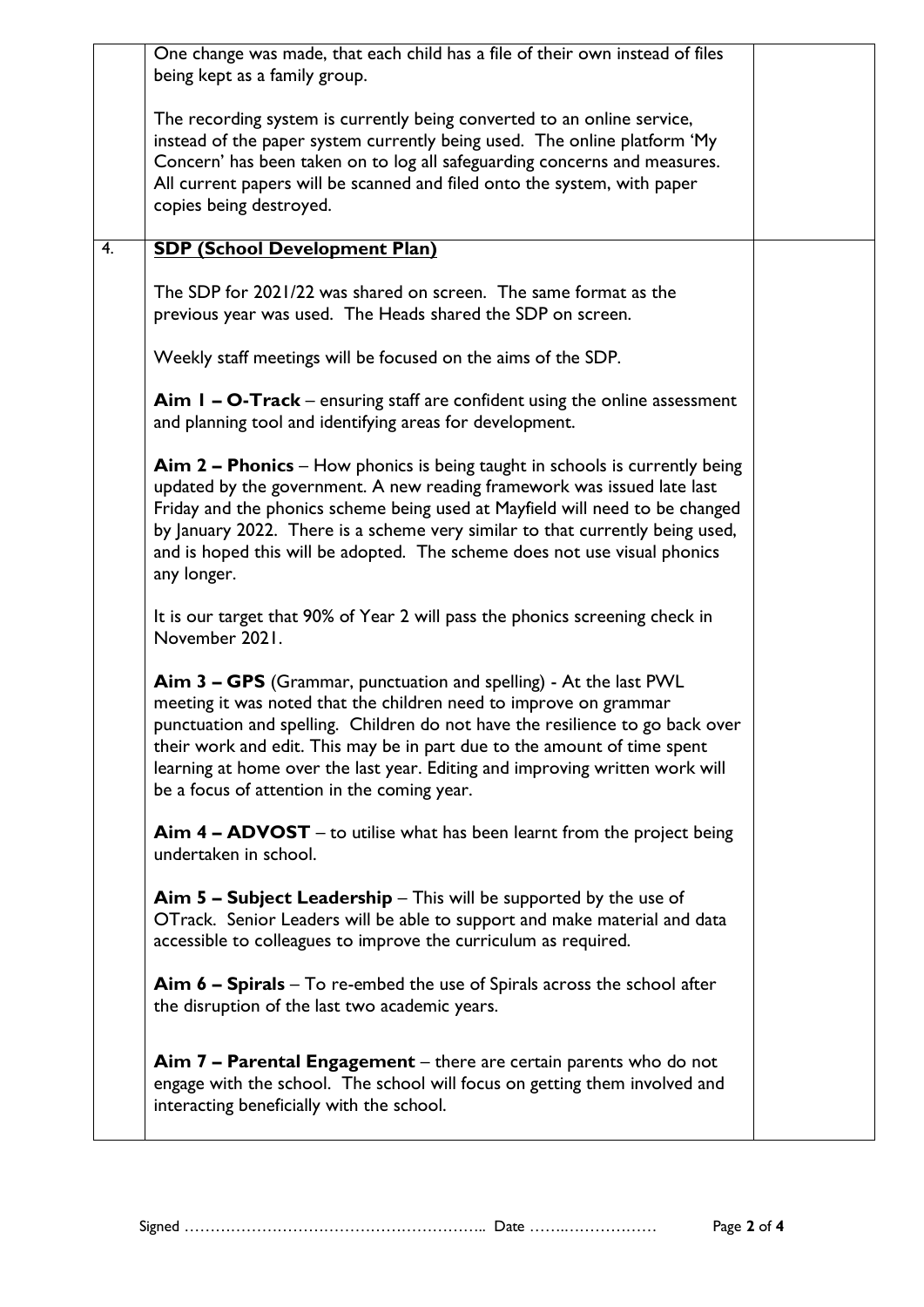| Aims 8 and 9 - Maths for KSI and KS2. Teachers from Rec, YI and Y2<br>will receive training on new concepts, and pass the information on to<br>colleagues.                                                                                                                                                                                                                                                                                                                                                                                                                                                                                                                                                                                                                                                                                                                                                                                                                     |  |
|--------------------------------------------------------------------------------------------------------------------------------------------------------------------------------------------------------------------------------------------------------------------------------------------------------------------------------------------------------------------------------------------------------------------------------------------------------------------------------------------------------------------------------------------------------------------------------------------------------------------------------------------------------------------------------------------------------------------------------------------------------------------------------------------------------------------------------------------------------------------------------------------------------------------------------------------------------------------------------|--|
| Pre-teaching a concept to children who require it, will be introduced before<br>the lesson. This will enable a better understanding when it is taught to the<br>class as a whole.                                                                                                                                                                                                                                                                                                                                                                                                                                                                                                                                                                                                                                                                                                                                                                                              |  |
| <b>Aim 10 – SEN Pathways</b> - the school is aware of the limits of SEN support<br>that can be provided. Parents are disappointed when we are not able to give<br>children the help they expect and are not aware of what is involved in getting<br>a child an EHCP. The SENDCO is very busy with the current level of EHCP<br>paperwork. There are also cases in school where parents are reluctant to get<br>their child an EHCP - they are not aware of the benefits it has for the child<br>and the school.                                                                                                                                                                                                                                                                                                                                                                                                                                                                |  |
| The Heads were commended for the ambitious set of aims. They are very<br>clear, measurable, and consider the well-being of the children and the staff.<br>Difficulties the staff are experiencing and funding constraints are recognised.                                                                                                                                                                                                                                                                                                                                                                                                                                                                                                                                                                                                                                                                                                                                      |  |
| The relationship with the parents has improved with the Heads able to return<br>to the gate in the morning and afternoon. They have been able to meet<br>parents informally – sometimes going for a short walk and talk, engaging them<br>with what is going on in school.                                                                                                                                                                                                                                                                                                                                                                                                                                                                                                                                                                                                                                                                                                     |  |
| Q. Do parents understand the behaviour policy being used in school and how<br>problems are being dealt with?                                                                                                                                                                                                                                                                                                                                                                                                                                                                                                                                                                                                                                                                                                                                                                                                                                                                   |  |
| A. There is a huge difference in how children are treated these days. There is<br>often a one-sided emphasis on blame, instead of finding what has caused an<br>issue. The school wants to let the families know that we are working<br>together on behaviour and it is offering parenting courses to those who need<br>some guidance or reassurance.                                                                                                                                                                                                                                                                                                                                                                                                                                                                                                                                                                                                                          |  |
| Andrew had sent out a report earlier in the week summarising the fundraising<br>effort so far, with the targets set.                                                                                                                                                                                                                                                                                                                                                                                                                                                                                                                                                                                                                                                                                                                                                                                                                                                           |  |
| Andrew met with Anthony and Anna to discuss the next steps.<br>Families has been approached.<br>$\bullet$<br>Approaching former pupils is often used by universities and will be<br>$\bullet$<br>looked into. However the school does not keep records of past pupils<br>for this far back.<br>Local businesses – many have been approached recently for the raffle<br>organised by the PTA. After some discussion it was agreed that local<br>businesses are struggling themselves and may not be able to stretch<br>further. It may be too soon to approach them again.<br>Many larger businesses offer sponsorship schemes. Requests have<br>$\bullet$<br>been put out for families with wider business connections to come<br>forward. No responses have been received so far.<br>Short term funding: the PTA has had good success raising funds, and<br>$\bullet$<br>has a charity status. The governors will liaise with the Chair of the<br>PTA, to coordinate efforts. |  |
|                                                                                                                                                                                                                                                                                                                                                                                                                                                                                                                                                                                                                                                                                                                                                                                                                                                                                                                                                                                |  |